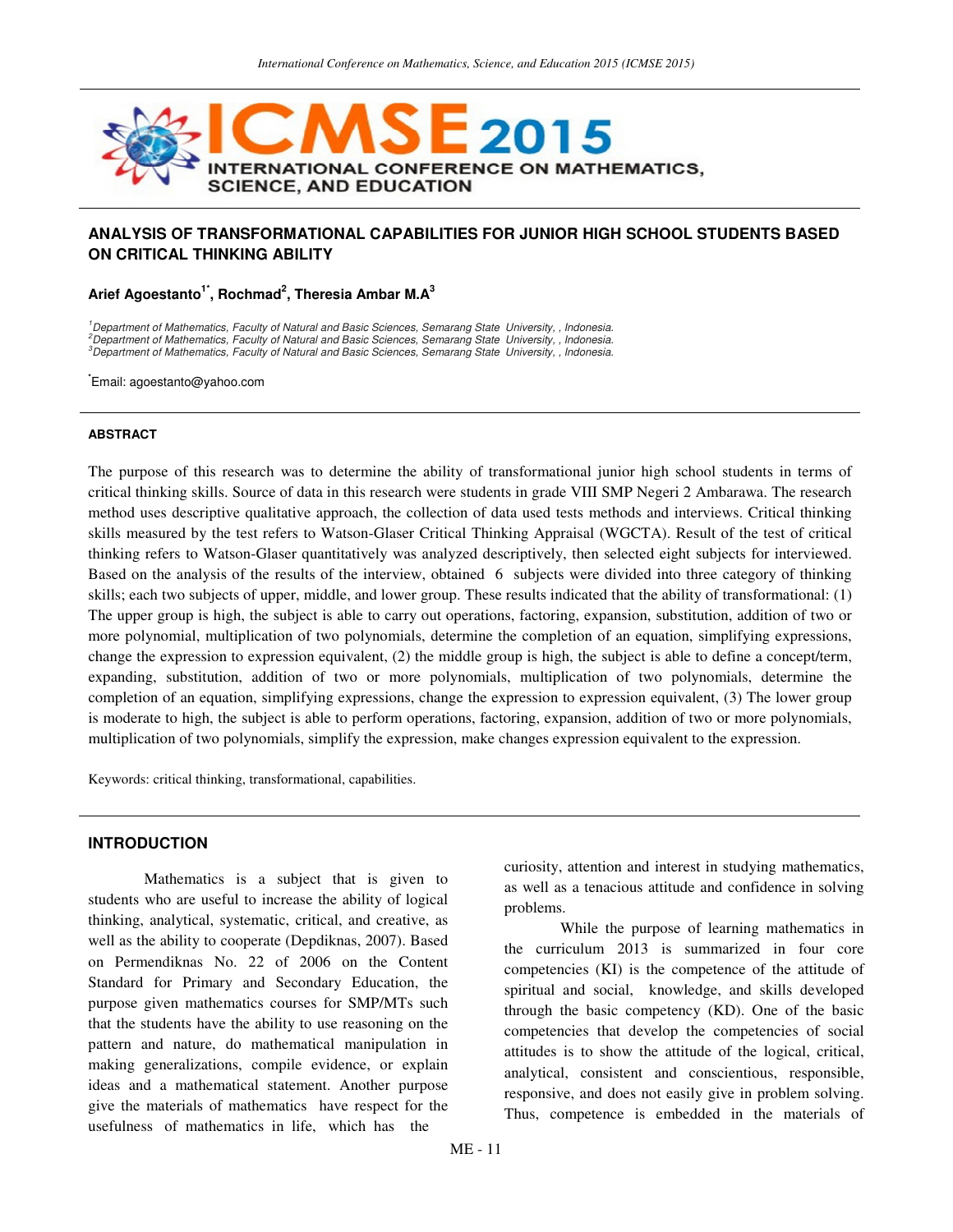mathematics, and not only useful for solving mathematical problems but also to solve problems in everyday life. For learning mathematics at school students can reach competencies in the curriculum 2013.

On the other hand, the facts about education in Indonesia has not shown the maximum results. Based on the results of TIMSS in 2011 (Mullis et al., 2012), Indonesia was ranked 38th out of 42 countries, with an average score of 386 and math achievement is still below the international average score is 500. The first rank is occupied by Korea states with achieving a score of 613. Then the second rank occupied by Singapore with achieving a score of 611. Several countries under Indonesia is Arab, Morocco, Oman, and Ghana. The results showed that the standard of progress and improvement of Indonesia's achievements in the field of mathematics has not been satisfactory at the international level.

Achievement of average scores Indonesian students on the TIMSS 2011 decreased from the average achievement scores on the TIMSS 2007 is 397, although the framework for TIMSS 2011 is equal to 2007. TIMSS TIMSS 2011 Assessment frame work consists of two dimensions, namely the content and cognitive dimensions. Dimensions of contents determine the subject matter and cognitive dimensions that determine the process of thinking that students use when related to the content. Based on the results of TIMSS 2011, the average achievement of the lowest percentage by Indonesian students are in the cognitive domain. This indicates that the learning process has been used in schools have not accustom students to develop higherlevel thinking skills, which is one aspect is the ability to think critically.

Chukwuyenum (2013) claimed critical thinking has become one of the tools used in everyday life to deal with the problems. Critical thinking is one of the tools used in everyday life to solve some problems because it involves logical reasoning, interpret, evaluate and evaluate information to enable decision-making that is reliable and valid. While based on mathematical learning objectives as expected in Curriculum 2006 or Curriculum 2013, one of which students have the ability to think critically. Therefore, mathematics is taught in schools can not be separated from the importance of the students have the critical thinking skills to solve mathematical problems and face the problems of everyday life. It is also in line with the opinion of Chukwuyenum (2013) in teaching mathematics in schools, need to be integrated and critical thinking are emphasized in the curriculum so that students can learn the skills and apply them to improve the performance and capabilities of reasoning.

Competencies that must be mastered in mathematics based curriculum in 2013, one of which is capable of completing the algebra operations. A good understanding of algebra will help in the control of other material. Rochmad (2014) stated at the time of study materials function, equation, quadratic equations and inequalities, circle equations, trigonometric equations, and other materials requiring algebra operations.

 Algebra is one-dimensional domain content within the implementation of the Trends in International Mathematics and Science Study (TIMSS) (Research and Development, 2011). Based on the survey results of the TIMSS 2011, which has been explained earlier that the average achievement of the lowest percentage by Indonesian students are in the cognitive domain. Factors causing weakness of Indonesian students in algebra material is expected because of the lack of ability to apply knowledge in linking the concept of numbers and algebra, lack the ability to make a mathematical model generalization algebraically. Moreover, in the process of learning mathematics, reading, thinking and solving problems to be able to understand the essential and strategic information become toward students skill (Tjalla, 2009). In addition, the ability to think critically and creatively less also cause weakness of students in understanding the concepts of algebra (Rochmad et al., 2014).

According to Piaget's theory, junior high school age students are at the stage of formal operations (11-15 years old) who is able to think abstractly including algebraic thinking. According to Kieran (2004) thinks this algebra include meta-global, generational and transformational thinking. Transformational capability is indicated if the student is able to manipulate and determine the form of algebraic equivalents, surgery algebraic form, specify the settlement equations in algebra. Some researchers who have conducted research among other transformational capabilities Panasuk (2010) examined the manipulation of symbols in the form of algebra, Vance (1998), Blanton and Kaput (2011) about the similarities and abstraction arithmetic. From the research that there is no research linking transformational ability to think critically.

SMP Negeri 2 Ambarawa as one of the favorite public school in Ambarawa, Semarang regency. From the results of the pre-study conducted by researchers in class VIII SMP Negeri 2 Ambarawa, students still make mistakes in algebra proficiency test. At one indicator transformational capabilities, sub-indicators of change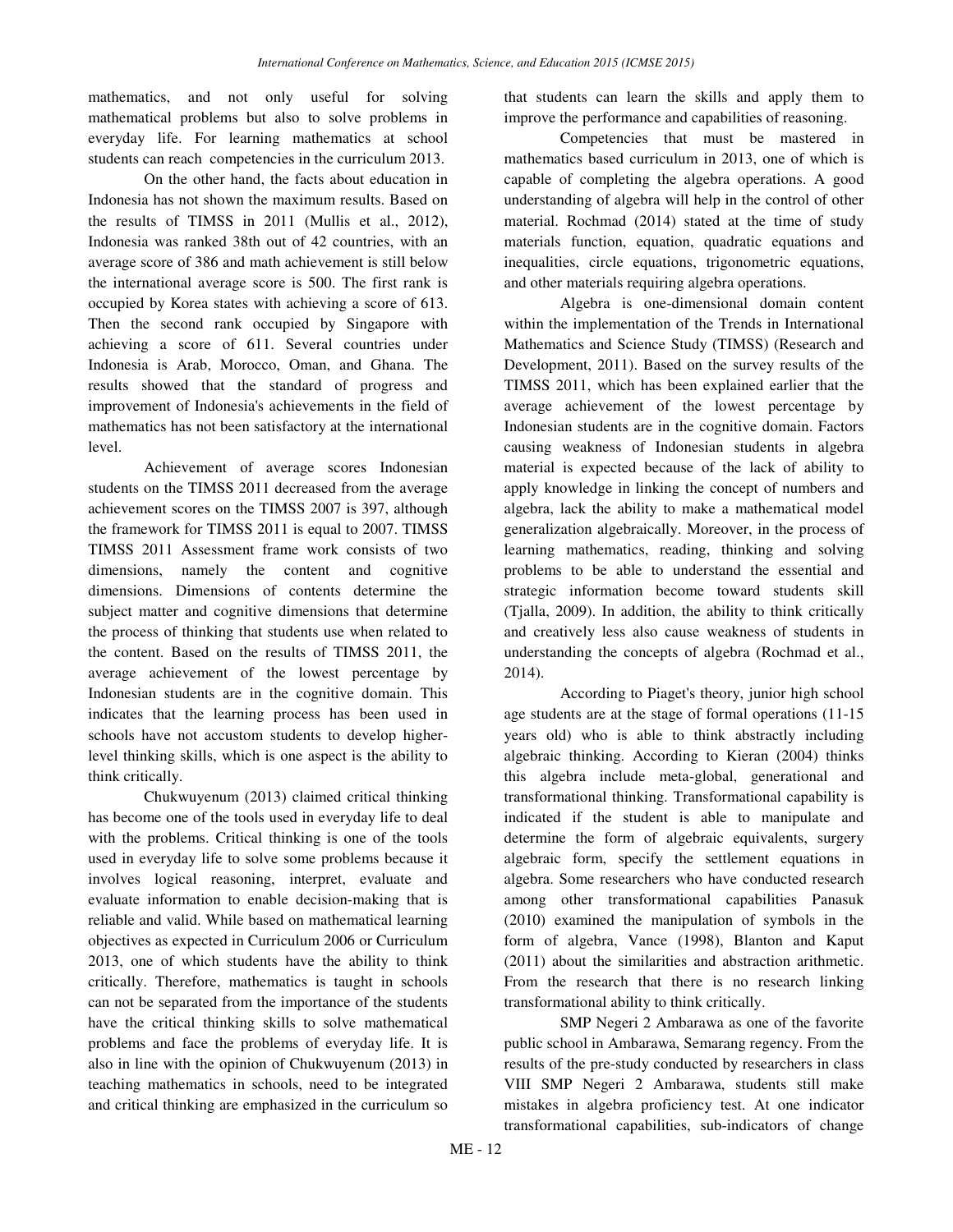equation equivalent to the equation, there are many preresearch graders made a mistake in completing the equation. Manipulation of the student is not true that the settlement is not appropriate.

Based on the background described, it will be investigated transformational capability analysis based on critical thinking skills in grade VIII SMP Negeri 2 Ambarawa. Critical thinking skills of students can be seen from the results of tests critical thinking refers to Watson-Glaser, while algebra is devoted to transformational capabilities. From the information on the results of research on transformational thinking skills and critical thinking of students can be used as input for the teacher in the classroom to improve learning outcomes of algebra and critical thinking of students, especially in algebra.

Problems in this study how the transformational ability of junior high school students in terms of critical thinking skills? Complete figures are presented in the following research questions. (1) how the transformational ability of students in junior high school students relating critical thinking? (2) how the transformational ability of students in junior high school students in lower, middle, and upper group?

Panasuk (2010) describes the process of understanding in algebra include an understanding of algebra as a generalization of arithmetic, in which the operating processes and rules used in algebra is essentially a continuation of arithmetic. While conceptual understanding in algebra is the ability to recognize the functional relationship between variables, independent and dependent variables, and interpret and distinguish between different representations of the concepts of algebra. It is manifested with competence in reading, writing and manipulating numbers and symbols algebraic symbols used in formulas, expressions, equations and inequalities. Another explanation about the ability of algebra is also expressed by Driscoll (1999) which defines the ability of algebra as the ability to represent the situation so that the quantitative relationship between variables become clear.

Usiskin (2010) describes four common conception of algebra is arithmetic, a collection of procedures used to solve specific problems, studying the relationship between quantity and learning structures. Blanton and Kaput (2011) mentions some understanding of algebraic form categories that directly or planned in the classroom, among others: the generalization arithmetic, functional relationships, properties of numbers and operations, and the treatment of algebraic numbers. Kieran (2004) categorize the school algebra

student activities undertaken by that activity generational, transformational, and meta-global. Generational activities involving shapes and algebraic equations. Transformational activities related to the idea of changing the shape or the equation does not change the value to maintain equivalence. While the meta-global activity using algebra as evidence, mathematical modelling, and problem solving. An explanation of the algebraic ability covered in three ability algebra proposed by Kieran (2004).

There are many researcher in algebra, for example: understanding the variables and the equal sign (Knuth et al., 2005), the functional relationship between variables (Panasuk, 2010; Blanton and Kaput, 2011), the representation of the situation quantitatively involving variable (Driscoll, 1999), the types of such understanding including the ability generational. Furthermore, an understanding of the manipulation of symbols in the form of algebraic equations (Panasuk, 2010) and the arithmetic algebraic abstractions (Vance, 1998; Blanton and Kaput, 2011) are included in the transformational capabilities.

Based on the explanation, in this study will adopt algebra capabilities presented by Kieran (2004) in particular transformational capabilities that the student is able to manipulate and determine the form of algebraic equivalent, algebraic form, and solving some equations in algebra.

Ennis (2011) defines critical thinking is thinking that is reasonable and reflective with consideration and focus on making decisions about what to believe or do. In critical thinking, decision taken must be based on accurate information and a clear understanding of the situation at hand. Because if the decision is not based on information and assumptions are true, then the conclusion has no basis of truth.

Glaser (Fisher, 2007) defines critical thinking as (1) an attitude would think deeply about the issues and matters that are within the reach of one's experience, (2) knowledge of the methods of inspection and logical reasoning, and ( 3) some kind of a skill to apply these methods. Based on this definition, critical thinking requires effort to examine any belief or knowledge assumptive based on supporting evidence and conclusions resulting continued. That is, a person can be said to have the critical thinking skills when reasoning and argument abilities involves three things that disclosed Glaser. This is in line with that expressed Lamb (2003) that involve critical thinking logical thinking and reasoning with more use of the left brain. Therefore, critical thinking mathematically included in higher-level thinking.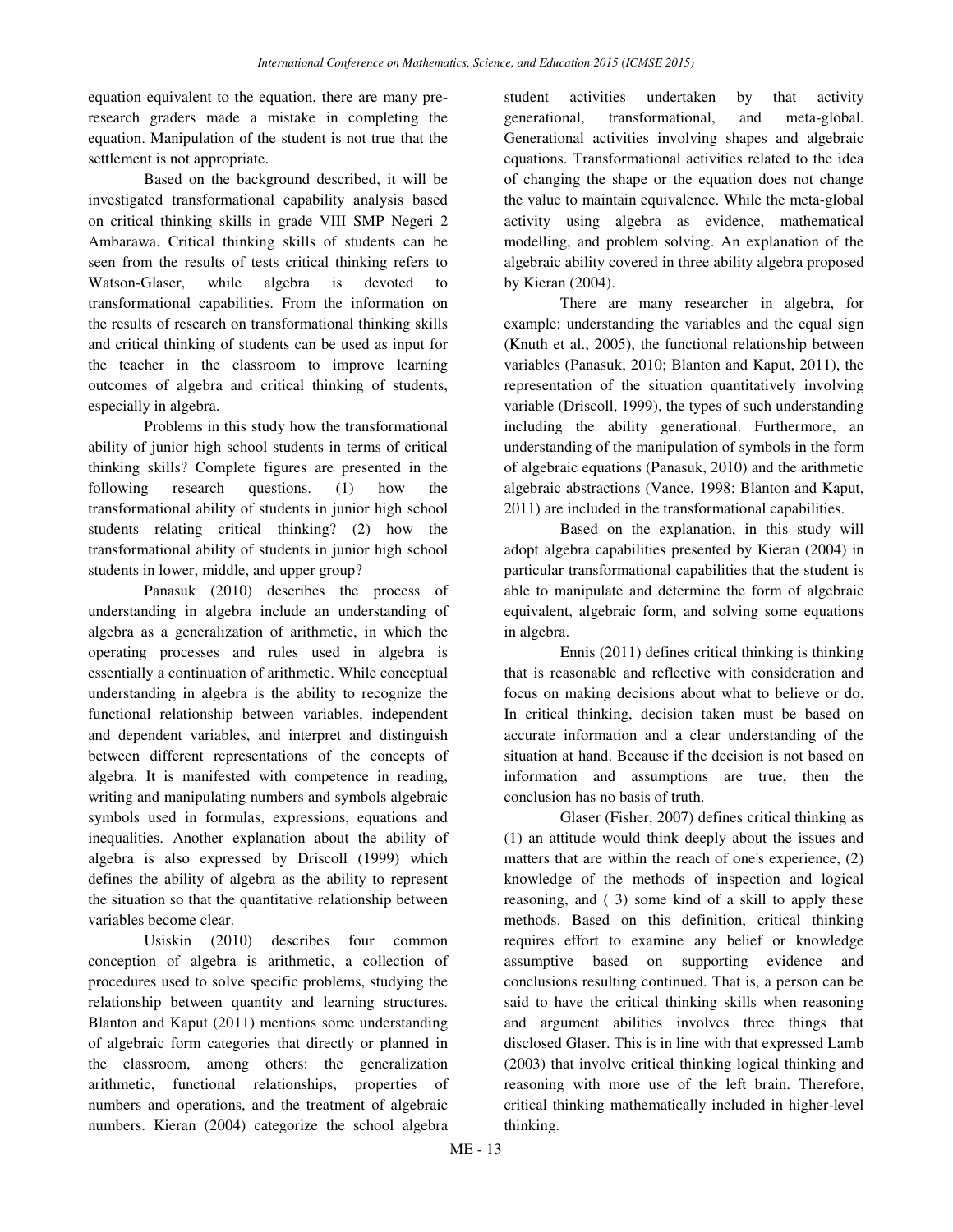Watson-Glaser (2002) suggests that critical thinking as a combination of attitudes, knowledge and skills. Competence in critical thinking represented by the skills of critical thinking as follows: (1) inference, namely the ability to distinguish between degrees of truth and falsehood. Inference is a conclusion that is produced by a person of observation suit certain facts, (2) the introduction of assumptions, namely the ability to recognize those assumptions. The assumption is something that is considered correct, (3) deduction, namely the ability to determine the conclusions of particular need to follow the information in the questions provided, (4) interpretation, ie skills to weigh the facts and make conclusions based on the data provided. Interpretation is the ability to assess whether a logical conclusion based on the information provided, and (5) evaluation, namely the skills to distinguish between a strong or relevant argument and the argument is weak or irrelevant. Based on the above, it can be concluded that critical thinking is a thought process in trying to acquire knowledge or information by considerations which focuses on decision-making believed.

According Bessick (2008) are some of the measuring instruments used to assess critical thinking that Academic Profile (A. Profile), the Collegiate Assessment of Academic Proficiency (CAAP), California Critical Thinking dispositions Inventory (CCTDI), Critical Thinking Assessment Inventory (CTAI), California Critical Thinking Skills Test (CCTST), Cornell Critical Thinking Test (CCTT), College Outcomes Measures Program - Objective Test (COMP), ETS Tasks in Critical Thinking (ETS TASKS), Measure of Intellectual Development (MID), Problem Solving Inventory ( PSI), Reflective Judgment Inventory (RJI), Watson-Glaser Critical Thinking Appraisal (WGCTA).

In this study, to measure critical thinking ability of students to use critical thinking test, which refers Watson-Glaser Critical Thinking Appraisal (WGCTA). WGCTA is an assessment tool designed to measure a person's ability to think critically containing an array of problems, statements, arguments, and interpretation. According Husband (2006) This instrument is a written test and are widely used by educational and professional occupations.

### **METHODS**

This study used a qualitative descriptive approach that will analyze the ability of transformational algebra class VIII SMPN 2 Ambarawa based on critical thinking skills. The data in this study were (1) the ability of transformational algebra junior high school students

(2) junior high school students' critical thinking skills. Data taken with the test method and interview, which test the ability of transformational thinking algebra and junior high school students' critical thinking test according to the theory of Watson-Glaser. The interview is required to obtain in-depth information and support what has been obtained from the tests. Selection is based on the subject of critical thinking test results refers to Watson-Glaser and interviews. The data source is divided into 3 groups critical thinking namely the upper, middle, and lower groups. For each group selected two students as research subjects. Based on the results of the test and the interview can be identified transformational thinking of algebra.

### **RESULTS AND DISCUSSION**

1. Subject of Upper Group

Algebraic ability of junior high school students in transformational capabilities indicated by a written test. Based on the results of written tests, obtained by the fact that the average ability level algebra transformational upper group is 89.41. For an indicator to define a concept / term gained an average of 75 for the indicators perform factoring operations gained an average of 100 for the indicator to substitute gained an average of 77.5. Score of determine solution of equation reach an average of 100. Results transformational ability to think critically the upper group are presented in the Figure 1.



Figure 1: Transformational ability upper group

# 2. Subject of Middle Group

Transformational capability for students with critical thinking skills middle group obtained by the fact that the average ability level algebra transformational middle group is 77.35. The result of the transformational ability of students to think algebraic of middle group are presented in Figure 2.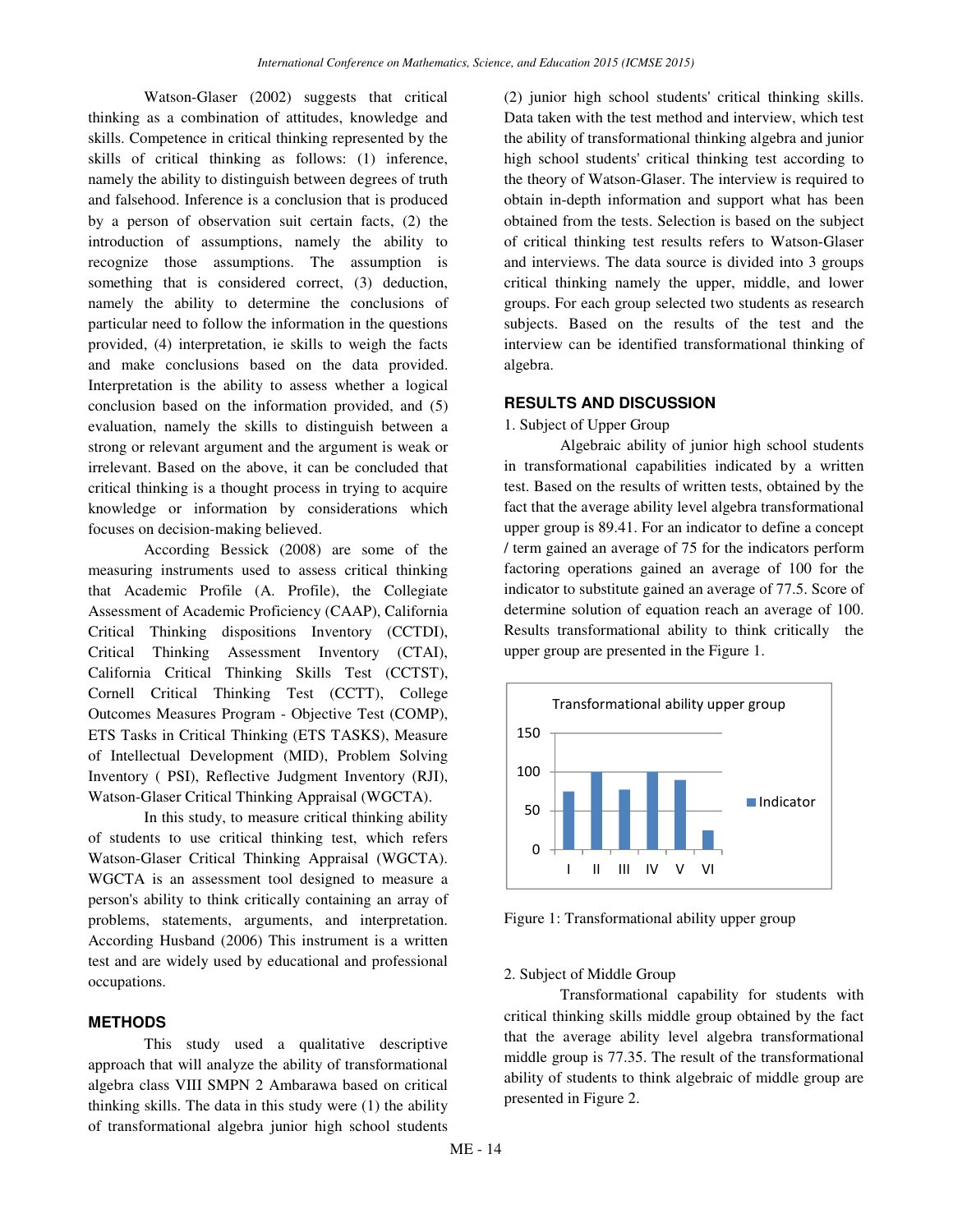

Figure 2: Transformational ability middle group

#### 3. Subject of Lower Group

The ability of junior high school students in algebra transformational capability is indicated by a written test. Based on the results of written tests, obtained by the fact that the average ability level algebra transformational lower group is 64.71. The result of the transformational ability of students to think algebraic of lower group are presented in Figure 3.



Figure 3: Transformational ability lower group

4. All of subjects (upper, middle and lower group)

Transformational ability for students with critical thinking skills (upper, middle, and lower) group for each of the indicators presented in Figure 4.



Figure 4. Transformational ability all subjects

While transformational capability for students with critical thinking skills upper, midle and lower to the overall presented in the Figure 5.





This study has been obtained by the fact that the transformational capabilities of students with critical thinking skills upper group higher than the transformational abiliity of students with critical thinking skills in lower and middle group. For a group of high critical thinking has a high transformational ability (the rate is 89.41), Midlle group of critical thinking in the high category (the rate is 77.35) and a lower group of critical thinking in medium category (the rate is 64.73). there is relationship: it shows that higher level of critical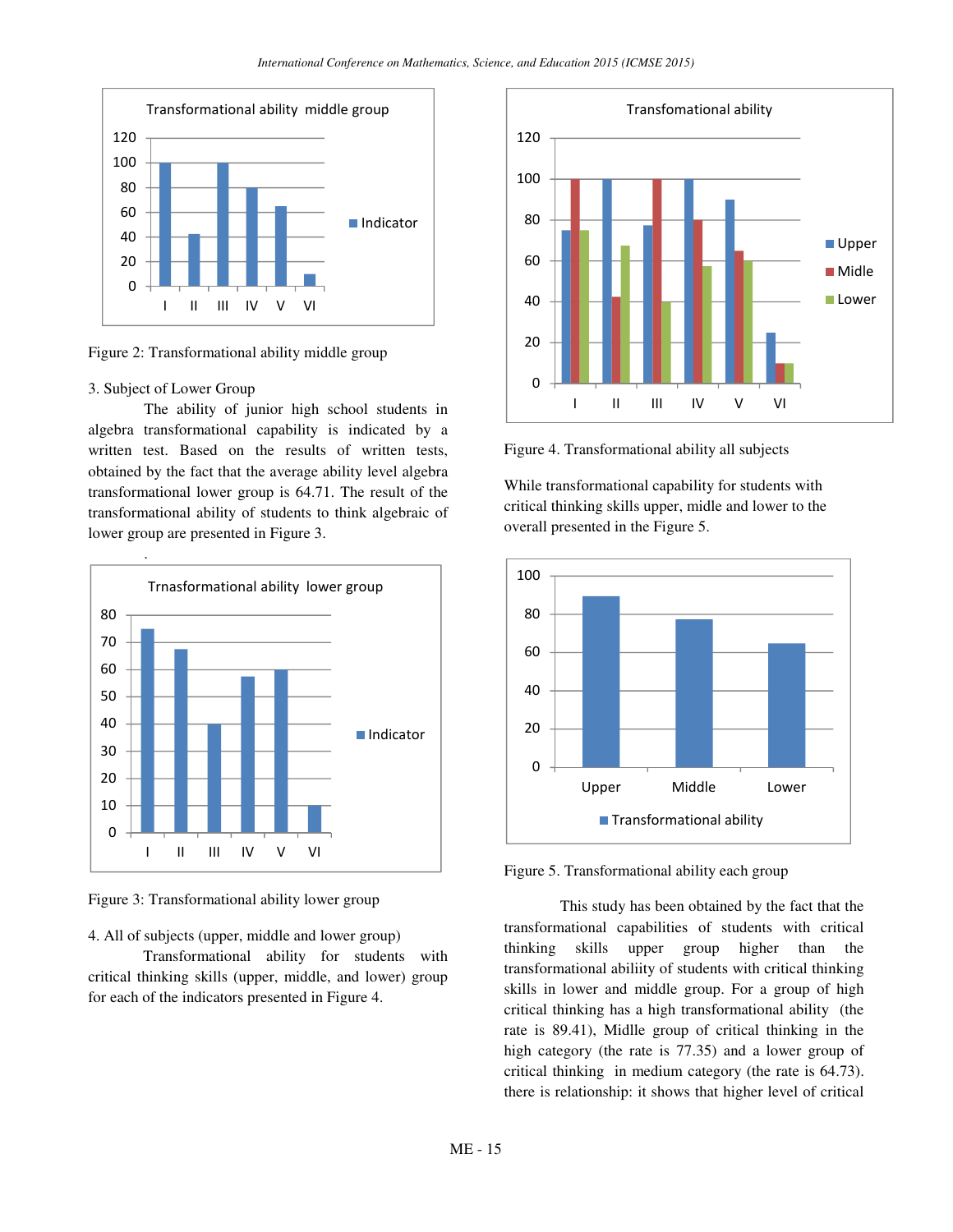thinking of students, then in higher level of transformational thinking.

Transformational algebraic thinking is thinking that requires logical algebra thinking, while logical thinking is needed in critical thinking. Vance (1998) explained that the understanding of algebra is a form of reasoning that involves variables, generalization, representation of different forms of relationships, and abstraction of shape calculation. So students with critical thinking skills that will either have a transformational algebraic thinking skills are good. Glaser (Fisher, 2007) described one of the indicators of critical thinking is to know about the methods of examination and logical reasoning that it is also a capability that is needed in transformational algebraic thinking.

Ghadi (2013) explained that students must learn critical thinking skills for reasoning and understanding; so that they know: students with high critical thinking skills have higher reasoning and understanding, this ability is needed in transformational thinking. Similarly, the research Chukwuyenum (2013) critical thinking is effective in improving students' mathematics performance, think algebra is one to think mathematically. McMahon (2009) states the ability to think critically correlated with skills in information technology and computer, which is also close to mathematical ability and the ability of transformational algebra.

#### **CONCLUSION**

We conclude several important results: (1) the ability of algebraic-transformational thinking of junior high school students in the high category; (2) students that have high ability of critical thinking also have high ability in algebraic-transformational thinking; (3) students that have medium ability of critical thinking have the high ability to think algebraic-transformational; (4) students in lowest level of critical thinking have medium ability of algebraic-transformational thinking; and (5) the highest level of critical thinking is the highest level in algebraic-transformational thinking skills.

## **REFERENCES**

- Balitbang. 2011. *Survei Internasional TIMSS*. Jakarta: Kementerian Pendidikan dan Kebudayaan.
- Bessick. 2008. *Improved Critical Thinking Skills as A Result of Direct Instruction and Their Relationship to Academic Achievement*.

Dissertation in Indiana University of Pennsylvania (https://dspace.iup.edu/bitstream/.../Sherlynn%20 B*;* download at January 8, 2015*).*

- Blanton, M. L. & J.J., Kaput. 2011. Functional Thinking As A Route Into Algebra in the Elementary Grades. *ZDM-International Reviews on Mathematical Education*. 37(1) :34–42.
- Chukwuyenum, A.N. 2103. Impact of Critical thinkingon Performancein Mathematics among Senior Secondary School Students in Lagos State. *IOSR Journal of Research & Method in Education*  (IOSR-JRME). 3(5): 18-25.
- Depdiknas. 2007. *Model-model Pembelajaran Matematika dan Ilmu Pengetahuan Alam*. Jakarta: Direktorat PSLB.
- Driscoll, M. 1999. *Fostering Algebraic Thinking: A Guide for Teachers Grade 6-10*.Portsmouth, NH, Heinemann. (www.thetrc.org/trc/download/.../ fosteringalg.pdf; download at January 7, 2015).
- Ennis, R. 2011. The Nature of Critical Thinking: *An Outline of Critical Thinking Disposition and Abilities*,(Online), *(faculty.education.illinois.edu/ .../TheNatureofCriti...pdf;* download at July 27, 2015).
- Fisher, A. 2007. *Berpikir Kritis: Sebuah Pengantar*. Jakarta: Erlangga.
- Ghadi, I.N et al. 2013. Measuring Critical Thinking Skills of Undergraduate Students In Universiti Putra Malaysia. *International Journal of Asian Social Science*.3(6): 1458-1466
- Husband, G. 2006. An analysis of critical thinking skills in computer information technology using the california critical Thinking skills test, (online), (http://www2.uwstout.edu/content/lib/thesis/2006/ 2006husbandg.pdf; download at August 11, 2014).
- Kieran, C. 2004. Algebraic Thinking in the Early Grades: What Is It?*The Mathematics Educator*. 8(1):139- 151.
- Knuth, J. E. et al. 2005. Middle School Students' Understanding of Core Algebraic Concepts: Equivalence & Variable. *ZDM*. 37(1): 68-76.
- Lamb, A. 2003. Critical and Creative Thinking Bloom's Taxonomy. A. Lamb.